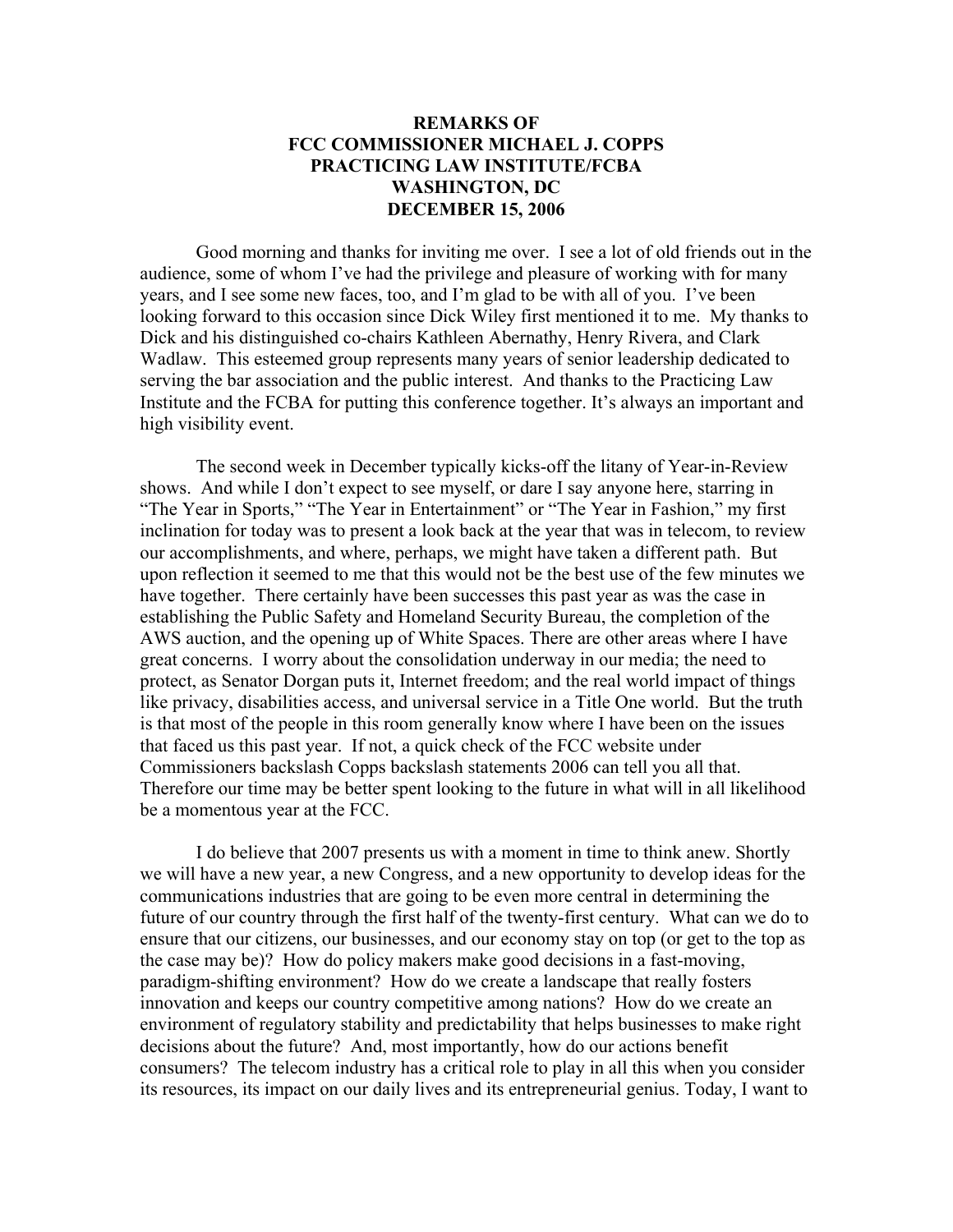discuss a few overarching challenges we should address in the year ahead and some ideas on the role the FCC can play in the coming year.

Let me begin with this proposition: a primary goal of the FCC ought to be making its expertise in telecom issues more available and useful to the other branches of government through white papers, reports, and any other forms that could prove helpful. I believe that our agency has a lot to offer in helping other agencies, as well as Congress and the White House, to work through the difficult issues that arise at the congested crossroads of policy, engineering, economics, and law. The FCC certainly has the talent to achieve this goal. While oftentimes the folks who occupy offices on the eighth floor grab the headlines, it is the 2000 or so talented employees in the agency who make things go. I know the Chairman and all my colleagues are committed to making the FCC the best it can be. The health of our communications industries and the well-being of consumers can only benefit from this wider sharing of Commission expertise.

One example of where the FCC can play a larger role is public safety. How do we mobilize the great power of our communications and broadcast and information systems to serve the safety and security of all our people? Now I know many of you have heard me talk about the importance of homeland security and public safety over the years, but I think it merits inclusion in today's discussion because the safety of the people must always be the first and foremost responsibility of government. We are now over five years since the tragedy of 9/11 and over a year since Hurricane Katrina, and we know this: America is not as ready as it could be and should be for the next attack or natural disaster whenever that awful day should come.

Recently, several public safety proposals have surfaced that raise important and difficult questions that lie at that intersection of policy, economics, and engineering. These proposals would, in varying ways, authorize innovative public-private arrangements whereby public safety agencies and commercial providers would share the same or adjoining spectrum bands. Now, the problems these plans address are quite real. I certainly don't think there are any real disagreements about the policy objectives here. Everyone understands the need to provide the nation's first responders with interoperable equipment when they charge into a burning building or perform the thousands of dangerous tasks each year that keep us safe. Everyone understands the importance of making sure that these dedicated public servants have the resources and funding they need to keep us – and themselves – safe. And everyone understands that public safety providers must be able to avail themselves of all the extraordinary advances that hightech companies and commercial providers have made in network architecture and advanced hardware.

But even though there is broad consensus on the right policy objectives when it comes to our nation's heroic first responders, there are still open questions about if and how these recently proposed plans would actually work in the real world. On the pro side, we now have the new Public Safety and Homeland Security Bureau to help us find out. The Bureau brings together a lot of talent and gives that talent focus. Our charge now is to make sure the Bureau has the resources to do the work we're all counting on it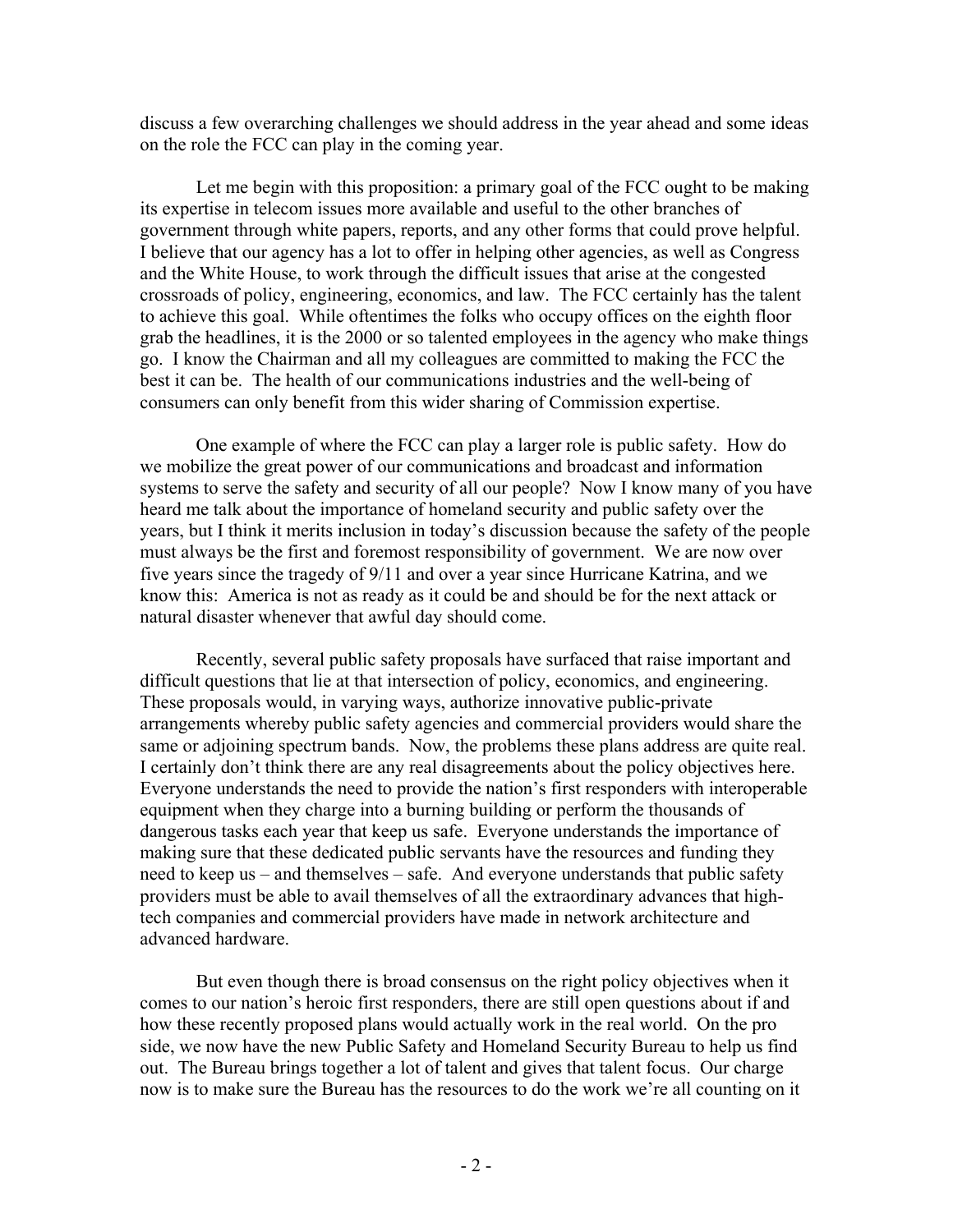to do. Part of that work is acting as a clearinghouse for ideas and proposals to address public safety—an idea I suggested early-on. Why should every jurisdiction and first responder and health care facility have to start from scratch in devising a plan when others have tried many different solutions, some of which worked, some of which didn't work. If folks could contact an FCC that had this record, think how they could profit from the experience of others. Think of the effort, the time, maybe even the lives, that could be saved. The new Bureau has started down this road, I am happy to report. But to do it right will take resources and ongoing commitment. Here, too, I am looking forward to working with Chairman Martin, as well as my colleagues, to put this agency's unparalleled knowledge of these issues even more at the service of the other branches of government and other stakeholders. Other agencies are attempting to do work that the FCC should be doing and the resulting lack of expertise, coordination and organization that we too often see is helping neither public safety nor the people of this great country.

What I'm talking about regarding public safety would build upon what we have already begun doing in the White Spaces. Again, I think most everyone agrees on the pressing need for new unlicensed spectrum, especially as it applies to the problem of broadband deployment in rural areas. At the same time, I believe that most of us – certainly me – believe in the fundamental importance of maintaining free, over-the-air television, both before and after the digital transition. I am optimistic that existing or future technology can accommodate both goals. I applaud Chairman Martin for setting our Office of Engineering and Technology on the task of working through these complicated issues. I believe the process we have put in motion—a process that draws upon the enormous expertise of private industry when it comes to new technologies—will lead to expanded choices for consumers who, after all, want both clear television signals *and* a new generation of wireless broadband devices.

 Let's move now to how we might deploy the Commission more robustly in the area of broadband. Some of you have already heard me say that I believe broadband is *the* great infrastructure challenge of our time. I have talked often about how I see broadband networks as the turnpikes and canals and railroads and highways of the Information Age. This isn't just personal opinion because most of the technology innovators I talk to tell me that, too. And many of these same innovators are mightily worried about the broadband road we're heading down.

The President set out the goal of universal broadband access by 2007. We didn't make it. And the problem is that as a country we had no strategy to realize that objective. We do know this: nearly every industrialized country, except the United States, has a national strategy for broadband deployment. And they're cleaning our clock. The ITU has developed a Digital Opportunity Index that ranks how nations are doing in the transition to a digital world. Your country and mine ranked twenty-first, right after some of you know what's coming—Estonia and in a dead heat with Slovenia. That's twenty rungs too low when Asian and European consumers are getting broadband speeds of 25 to 100 megabits per second at a fraction of the cost Americans are paying for much less bandwidth. In Japan, not only are consumers getting faster speeds, but according to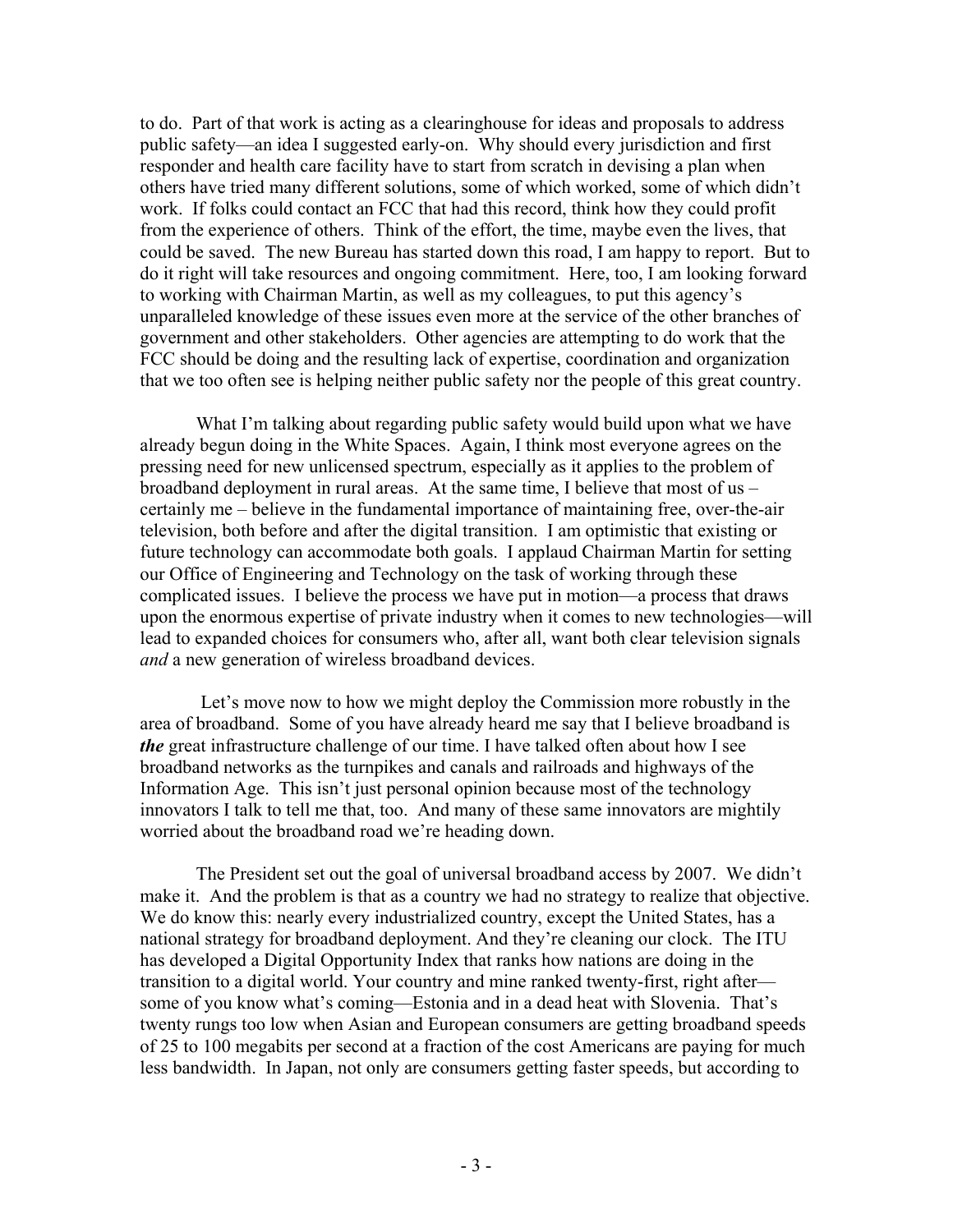one recent report I saw, 80% of fiber-to-the-home in the world is being deployed in that country—not America.

One part of this broadband penetration challenge that doesn't receive as much attention as it should is the need to ensure that we are doing everything we can to foster innovation. According to a report by the National Research Council released this past summer, industry-driven innovation over the last several decades is in decline and the United States' role as the global leader in technology innovation is seriously at risk. The NRC concludes that over the last few decades there has been "decreased industry support for long term telecommunications research and a general shift in research focus from the long term to the short term." Our companies find themselves operating with tighter margins, and fewer resources are being dedicated to research agendas that may pay out in 20 years instead of 20 months. The NRC also found that federal support has not increased sufficiently to replace the decline in industry involvement. Some may call that scaled back industry effort a saving—I call it a waste.

To be clear, the FCC doesn't regulate innovation *per se*. And I'm not suggesting it should. But I do think we need to be more attentive to the needs of innovation in our Commission analysis and in all of our proceedings. It used to be that the Commission as a matter of course looked at the impact of mergers and acquisitions on innovation, research and development, and the competitive posture of the nation. When a deal is cut and then has to be financed, does that lead to less R&D? That seems to have happened in some other industries—what's happening here? We don't know. We need to know. You need to know. Perhaps it's time for the Commission to start asking these questions again because without innovation and research, there's not much hope that our country can maintain the technology edge that made us the world's greatest power. Nor will there be much hope that we can move up from that paltry Number 21 ranking in the Digital Opportunity Index. That's why we need to better understand the nature of research and development in our telecom industries—who is doing it, how it is done, what factors make it or break it, and how our decisions at the FCC should factor into this. It's important that our decisions make it easier for new ideas to get to market. We need to ask what do Joseph Schumpeter's famed "gales of creative destruction" mean in today's market. We should consider when regulations hurt innovation, and when they might nourish nascent ideas. We should survey history and consider the role research and development play in big companies with large resources. And we should consider the role that scrappy start-ups play. When it comes to innovation, the private sector should always lead the way. But there is clearly a role that government-funded research and development have played in making America strong. And we need to ensure that our policies and proceedings going forward clear the way for innovation and make it possible for new ideas to blossom and to grow.

This isn't about ideology or some simplistic feud between regulation and deregulation. It's about getting a job done for the country—one of the most important jobs we face. And to get a job done right, we need the facts, and then we need to understand those facts. The place to start the Commission's broadband analysis is with the collection of solid, useful, and reliable data on who in this country actually has access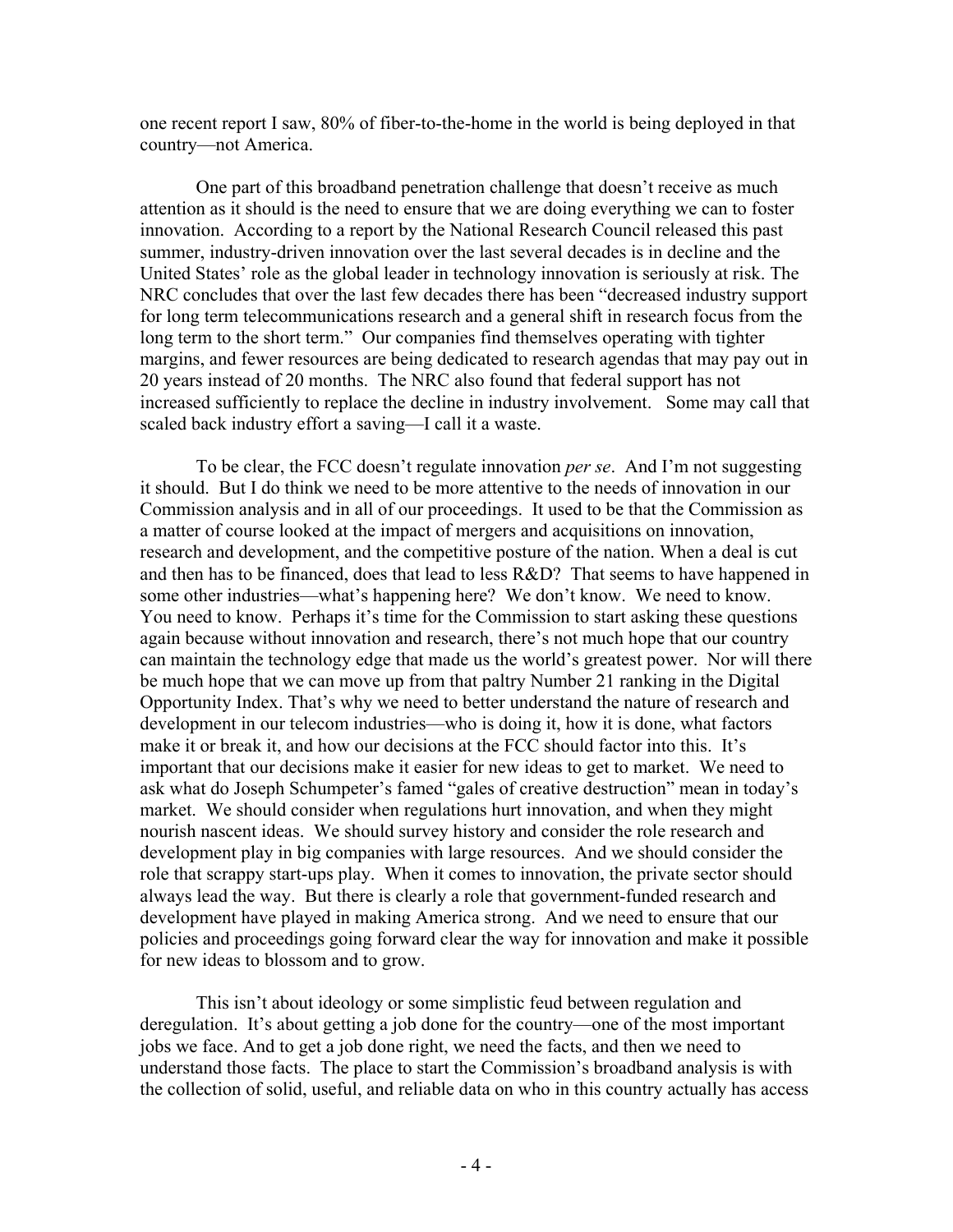to broadband. Put most simply, how many broadband options does the consumer have, at what speeds, and at what cost? While we may think we know the answer for consumers in most major American cities, we don't actually know what's available in vast areas of this country. No business in its right mind would make decisions based on the weak set of statistics and data that currently constitute our broadband information inventory. Our mission should be to provide Congress and the Executive Branch with the information and analytical tools they need to formulate a national broadband strategy.

I should mention that Section 706 of the Telecommunications Act directs the Commission to encourage the deployment of advanced telecommunications capability broadband—to all Americans. If the Commission finds that this is not being accomplished in a reasonable and timely fashion, Congress directs us to take action to accelerate such deployment. It has been over two years since the Commission issued its last report. That's just the 706 *report* that I'm talking about, not the deployment action. We don't have that kind of time to get our act together. So I am hopeful that the Commission will begin the 706 process quickly in the New Year. It's our duty under the law to perform this study and we should view it as an important tool to craft our broadband approach. Until we get the right kind of 706 study, we're flying without the fuel that makes for good decisions.

As part of this study, we should look at what other countries are doing. Other countries are not only beating us in broadband penetration—they are beating us in broadband analysis, too. Do you think there might be a connection here? Japan, I am told, does a pretty granular job of collecting and releasing data concerning exactly the types of technologies and broadband services that are available to subscribers in each of the country's 47 prefectures. I propose we go them one better by collecting data on a neighborhood-by-neighborhood basis, maybe even house-by-house. At a minimum, let's commit now to take a far more serious look at what others are doing. I'm not saying we need to emulate what other countries with different economies and cultures may be doing, but let's at least recognize that there are some pretty creative broadband penetration initiatives going on out there beyond America's borders and there may just be a lesson or two in them for us.

We also need to look within our own borders, specifically at what so many towns and municipalities have done to deploy broadband themselves, issuing bonds, entering private-public partnerships, and experimenting in different areas within a city to get the job done. What do these partnerships tell us? Why are some jurisdictions going down this road? With what success? And what lessons does this have for other localities?

So, as these few examples hopefully illustrate, there is an important role for the FCC to play as our nation's communications expert. Of late we have been taken to task for our lack of rigor. In May of this year, the GAO set out to determine the extent of broadband deployment in America. The GAO's principal conclusion: the FCC's "data may not provide a highly accurate depiction of deployment of broadband infrastructures." Why is that? Well, the FCC still hasn't fully completed its divorce from the assumption that if there is a single subscriber to 200 kilobit broadband in a zip code—yes, I said 200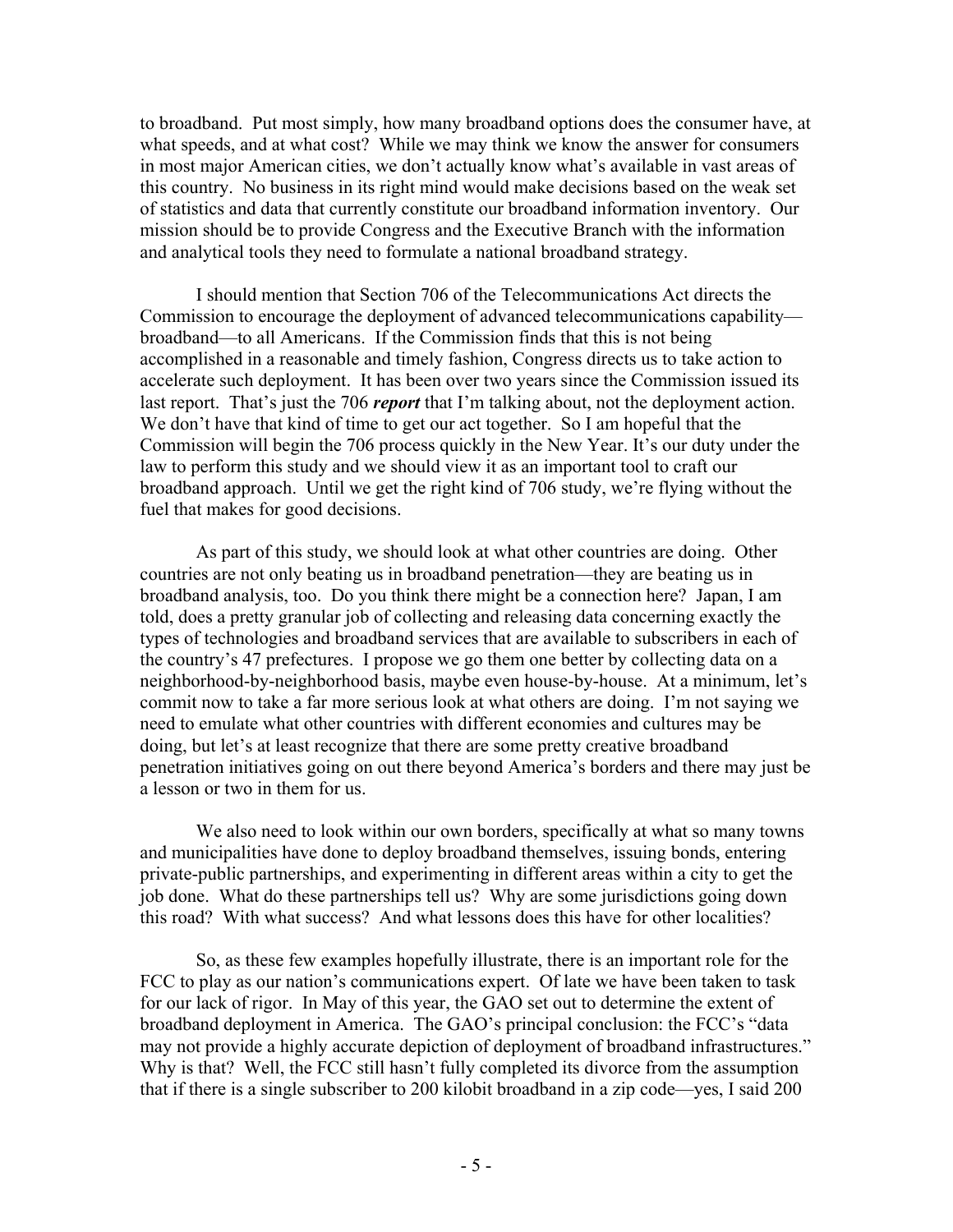kilobit—then broadband is being reasonably and timely deployed throughout that area. It's like—as someone once told me—finding one driver of a Mercedes in each zip code and concluding, ergo, everyone there drives a Benz.

More recently, the GAO issued another report, this time on special access services. There is no need to read beyond the title to identify its conclusion: "FCC Needs to Improve Ability to Monitor and Determine the Extent of Competition in Dedicated Access Services." Particularly bothersome was the auditors' conclusion that "without more complete and reliable data, [the] FCC is unable to determine whether its deregulatory policies are achieving their goals."

There is some good news. I'm glad to see that we have been making some progress in the current Commission with additional analysis and data gathering for our cable reports and price surveys. But there is certainly more we should look at doing. We have an opportunity to demonstrate our commitment to better research in the media ownership proceeding. I commend the Chairman for recognizing the need for studies, but in some ways the initial notice raised more questions in the public mind than it answered. How were the researchers selected? What instructions regarding content and methodology for the research were provided? What are the costs of these studies? What type of peer review is envisioned? When you consider how roundly the Commission was criticized during the last go-around three years ago for its lack of meaningful research, we should be bending over backwards to be transparent about the research and to ensure that we get it right this time. The answer to whether we will repeat the mistakes of the past will only become apparent in the months ahead.

 Now having said all of this, it is no doubt correct that the FCC has not cornered the market on good ideas. The Congress, state and local governments, and the telecommunications industry all have important contributions to make. As I said at the start, industry has the genius, the resources and the incentives to accomplish great things for America. It is certainly the case that many of the important ideas that the FCC eventually supports are first suggested by industry. The opening of White Spaces, reconfiguring the 800 MHz band for public safety, and access charge reform spurred by CALLS are just a few examples of policies where the FCC has benefited from the technical expertise that industry brings to the table. In these types of cases, the FCC's role is really as an honest broker—assessing the proposals that industry brings forth and deciding (in a way that the American people can trust) whether these ideas are in the public interest. One part of our job is to make sure the FCC never stands in the way of progress, while also never defining progress so narrowly that whole classes of stakeholders are left behind.

So by now you may be thinking, "Well that's all fine and good, but you're not a think tank. The FCC's job is to tend to the administration of the statutes and the agency's rules and regulations." I understand the frustration that sometimes exists over the pace of decision-making at the Commission, and we need to fix that. There is a backlog of long standing and the Commission should realize that business cannot operate with a question mark, as your friend and mine, Fritz Hollings, so colorfully put it. But our duties extend